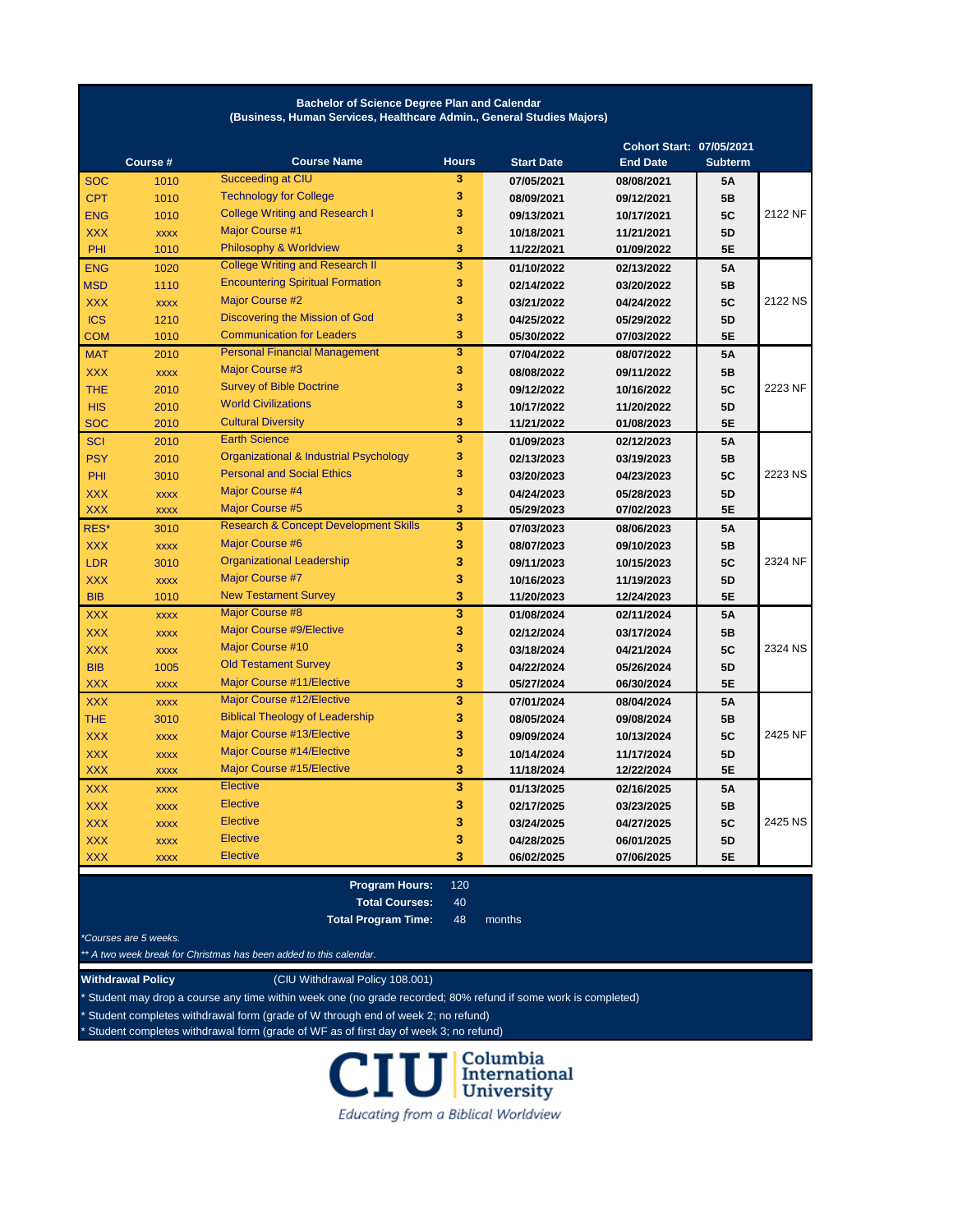| <b>Business Administration Program Sequence</b><br><b>AA &amp; BS</b> |                             |                                                  |  |  |  |
|-----------------------------------------------------------------------|-----------------------------|--------------------------------------------------|--|--|--|
|                                                                       | <b>Course # Course Code</b> | <b>Course Name</b>                               |  |  |  |
| 1                                                                     | SOC 1010*                   | Succeeding at CIU                                |  |  |  |
| $\overline{2}$                                                        | <b>CPT 1010</b>             | <b>Technology for College</b>                    |  |  |  |
| 3                                                                     | <b>ENG 1010</b>             | <b>College Writing and Research I</b>            |  |  |  |
| 4                                                                     | <b>BUS 1010</b>             | <b>Fundamentals of Business</b>                  |  |  |  |
| 5                                                                     | <b>PHI 1010</b>             | Philosophy & Worldview                           |  |  |  |
| 6                                                                     | <b>ENG 1020</b>             | <b>College Writing and Research II</b>           |  |  |  |
| $\overline{7}$                                                        | <b>MSD 1110</b>             | <b>Encountering Spiritual Formation</b>          |  |  |  |
| 8                                                                     | <b>BUS 1020</b>             | Introduction to Finance                          |  |  |  |
| 9                                                                     | <b>ICS 1210</b>             | Discovering the Mission of God                   |  |  |  |
| 10                                                                    | <b>COM 1010</b>             | <b>Communication for Leaders</b>                 |  |  |  |
| 11                                                                    | <b>MAT 2010</b>             | <b>Personal Financial Management</b>             |  |  |  |
| 12                                                                    | <b>BUS 2020</b>             | <b>Principles of Accounting</b>                  |  |  |  |
| 13                                                                    | <b>THE 2010</b>             | <b>Survey of Bible Doctrine</b>                  |  |  |  |
| 14                                                                    | <b>HIS 2010</b>             | <b>World Civilizations</b>                       |  |  |  |
| 15                                                                    | <b>SOC 2010</b>             | <b>Cultural Diversity</b>                        |  |  |  |
| 16                                                                    | <b>SCI 2010</b>             | <b>Earth Science</b>                             |  |  |  |
| 17                                                                    | <b>PSY 2010</b>             | Organizational & Industrial Psychology           |  |  |  |
| 18                                                                    | <b>PHI 3010</b>             | <b>Personal and Social Ethics</b>                |  |  |  |
| 19                                                                    | <b>BUS 2030</b>             | <b>Global Issues in Business</b>                 |  |  |  |
| 20                                                                    | <b>BUS 2040</b>             | <b>Business Case Study</b>                       |  |  |  |
| 21                                                                    | RES 3010**                  | <b>Research &amp; Concept Development Skills</b> |  |  |  |
| 22                                                                    | <b>BUS 3020</b>             | <b>Finance and Budgeting for Managers</b>        |  |  |  |
| 23                                                                    | <b>LDR 3010</b>             | <b>Organizational Leadership</b>                 |  |  |  |
| 24                                                                    | <b>BUS 3030</b>             | <b>Personnel Development</b>                     |  |  |  |
| 25                                                                    | <b>BIB 1010</b>             | <b>New Testament Survey</b>                      |  |  |  |
| 26                                                                    | <b>BUS 3010</b>             | <b>Working with Teams</b>                        |  |  |  |
| 27                                                                    | <b>BUS 3040</b>             | <b>Management of Information Systems</b>         |  |  |  |
| 28                                                                    | <b>BUS 3050</b>             | <b>Management of Marketing</b>                   |  |  |  |
| 29                                                                    | <b>BIB 1005</b>             | <b>Old Testament Survey</b>                      |  |  |  |
| 30                                                                    | <b>BUS 3060</b>             | <b>Business Ethics</b>                           |  |  |  |
| 31                                                                    | <b>BUS 4010</b>             | <b>Operations Management</b>                     |  |  |  |
| 32                                                                    | <b>THE 3010</b>             | <b>Biblical Theology of Leadership</b>           |  |  |  |
| 33                                                                    | <b>BUS 4020</b>             | <b>International Issues in Business</b>          |  |  |  |
| 34                                                                    | <b>BUS 4030</b>             | <b>Strategic Management</b>                      |  |  |  |
| 35                                                                    | <b>BUS 4040</b>             | <b>Business Portfolio</b>                        |  |  |  |
| 36                                                                    | XXX xxxx                    | <b>Elective</b>                                  |  |  |  |
| 37                                                                    | XXX xxxx                    | <b>Elective</b>                                  |  |  |  |
| 38                                                                    | XXX xxxx                    | <b>Elective</b>                                  |  |  |  |
| 39                                                                    | XXX xxxx                    | <b>Elective</b>                                  |  |  |  |
| 40                                                                    | XXX xxxx                    | <b>Elective</b>                                  |  |  |  |

*\*Denotes the start of the AA sequence*

*\*\*Denotes the start of the BS sequence* 

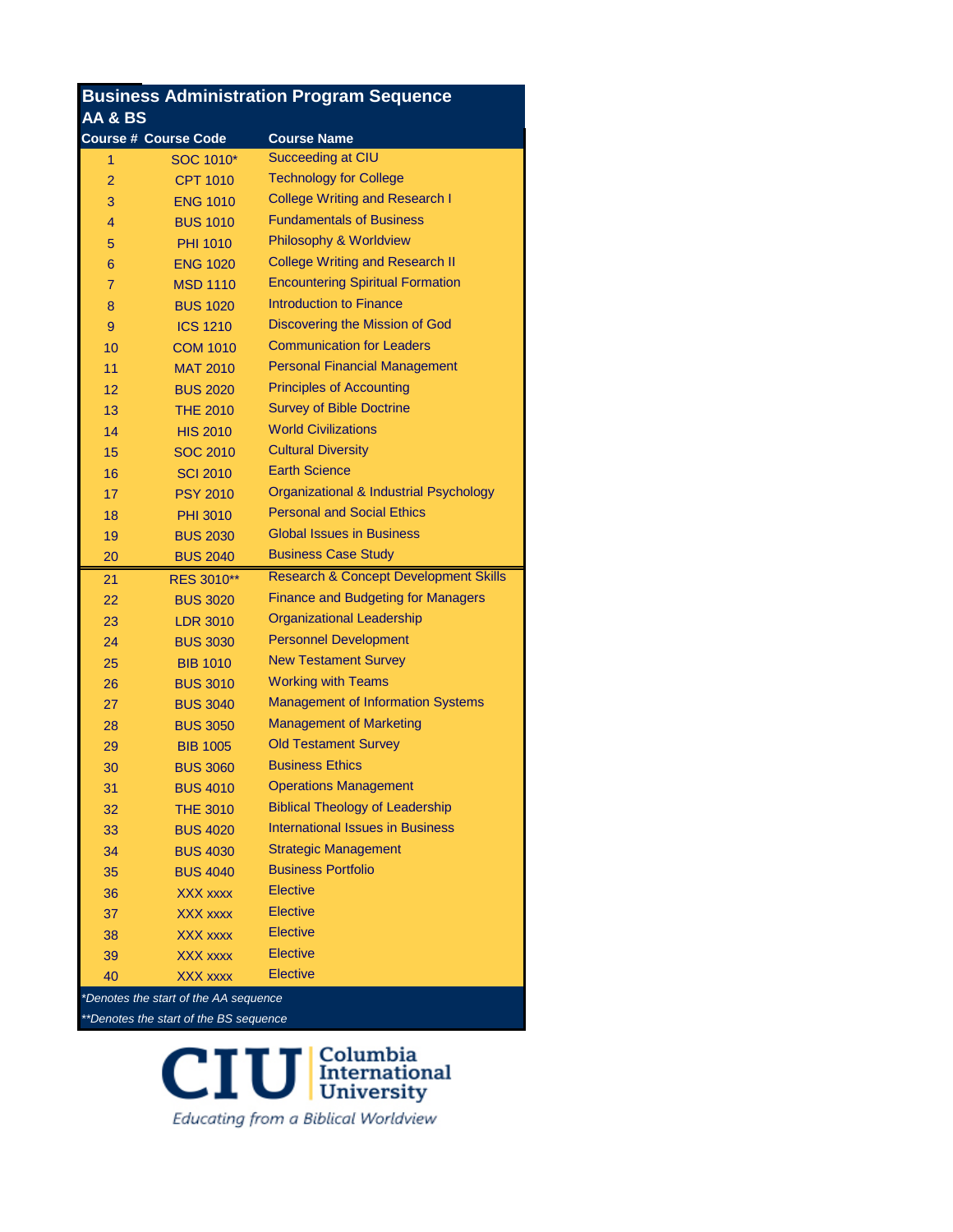| <b>Healthcare Administration Program Sequence</b> |                              |                                                               |  |  |
|---------------------------------------------------|------------------------------|---------------------------------------------------------------|--|--|
| AA & BS                                           |                              |                                                               |  |  |
|                                                   | <b>Course # Course Code</b>  | <b>Course Name</b><br>Succeeding at CIU                       |  |  |
| 1                                                 | SOC 1010*<br><b>CPT 1010</b> | <b>Technology for College</b>                                 |  |  |
| $\overline{2}$<br>3                               | <b>ENG 1010</b>              | <b>College Writing and Research I</b>                         |  |  |
|                                                   |                              | Introduction to Healthcare Adm                                |  |  |
| 4                                                 | <b>HCA 1110</b>              | Philosophy & Worldview                                        |  |  |
| 5                                                 | <b>PHI 1010</b>              | <b>College Writing and Research II</b>                        |  |  |
| 6                                                 | <b>ENG 1020</b>              | <b>Encountering Spiritual Formation</b>                       |  |  |
| $\overline{7}$                                    | <b>MSD 1110</b>              | Intro to Public Community Health                              |  |  |
| 8                                                 | <b>HCA 1010</b>              | Discovering the Mission of God                                |  |  |
| 9                                                 | <b>ICS 1210</b>              | <b>Communication for Leaders</b>                              |  |  |
| 10                                                | <b>COM 1010</b>              | <b>Personal Financial Management</b>                          |  |  |
| 11                                                | <b>MAT 2010</b>              |                                                               |  |  |
| $12 \overline{ }$                                 | <b>HCA 2010</b>              | <b>Healthcare Man &amp; Del Systems</b>                       |  |  |
| 13                                                | <b>THE 2010</b>              | <b>Survey of Bible Doctrine</b><br><b>World Civilizations</b> |  |  |
| 14                                                | <b>HIS 2010</b>              |                                                               |  |  |
| 15                                                | <b>SOC 2010</b>              | <b>Cultural Diversity</b>                                     |  |  |
| 16                                                | <b>SCI 2010</b>              | <b>Earth Science</b>                                          |  |  |
| 17                                                | <b>PSY 2010</b>              | Organizational & Industrial Psychology                        |  |  |
| 18                                                | <b>PHI 3010</b>              | <b>Personal and Social Ethics</b>                             |  |  |
| 19                                                | <b>HCA 2410</b>              | <b>Healthcare Ethics and Medical Law</b>                      |  |  |
| 20                                                | <b>HCA 2020</b>              | <b>Healthcare Finance</b>                                     |  |  |
| 21                                                | RES 3010**                   | <b>Research &amp; Concept Development Skills</b>              |  |  |
| 22                                                | <b>HCA 3010</b>              | <b>Healthcare Policy</b>                                      |  |  |
| 23                                                | <b>LDR 3010</b>              | <b>Organizational Leadership</b>                              |  |  |
| 24                                                | <b>HCA 3020</b>              | <b>Healthcare Economics</b>                                   |  |  |
| 25                                                | <b>BIB 1010</b>              | <b>New Testament Survey</b>                                   |  |  |
| 26                                                | <b>HCA 3030</b>              | <b>Long Term Care</b>                                         |  |  |
| 27                                                | <b>HCA 3410</b>              | <b>Cont Quality Monitoring &amp; Accr</b>                     |  |  |
| 28                                                | <b>HCA 4010</b>              | Manage Hum Resources & Health Prof                            |  |  |
| 29                                                | <b>BIB 1005</b>              | <b>Old Testament Survey</b>                                   |  |  |
| 30                                                | <b>HCA 4510</b>              | <b>Healthcare Planning and Evaluation</b>                     |  |  |
| 31                                                | <b>HCA 4020</b>              | <b>Healthcare Administration Capstone</b>                     |  |  |
| 32                                                | <b>THE 3010</b>              | <b>Biblical Theology of Leadership</b>                        |  |  |
| 33                                                | XXX xxxx                     | <b>Designated Elective 1</b>                                  |  |  |
| 34                                                | XXX xxxx                     | <b>Designated Elective 2</b>                                  |  |  |
| 35                                                | <b>XXX xxxx</b>              | <b>Designated Elective 3</b>                                  |  |  |
| 36                                                | <b>XXX xxxx</b>              | <b>Elective</b>                                               |  |  |
| 37                                                | <b>XXX xxxx</b>              | <b>Elective</b>                                               |  |  |
| 38                                                | XXX xxxx                     | <b>Elective</b>                                               |  |  |
| 39                                                | XXX xxxx                     | Elective                                                      |  |  |
| 40                                                | XXX xxxx                     | <b>Elective</b>                                               |  |  |

*\*Denotes the start of the AA sequence \*\*Denotes the start of the BS sequence* 

> $CIU$  International Educating from a Biblical Worldview